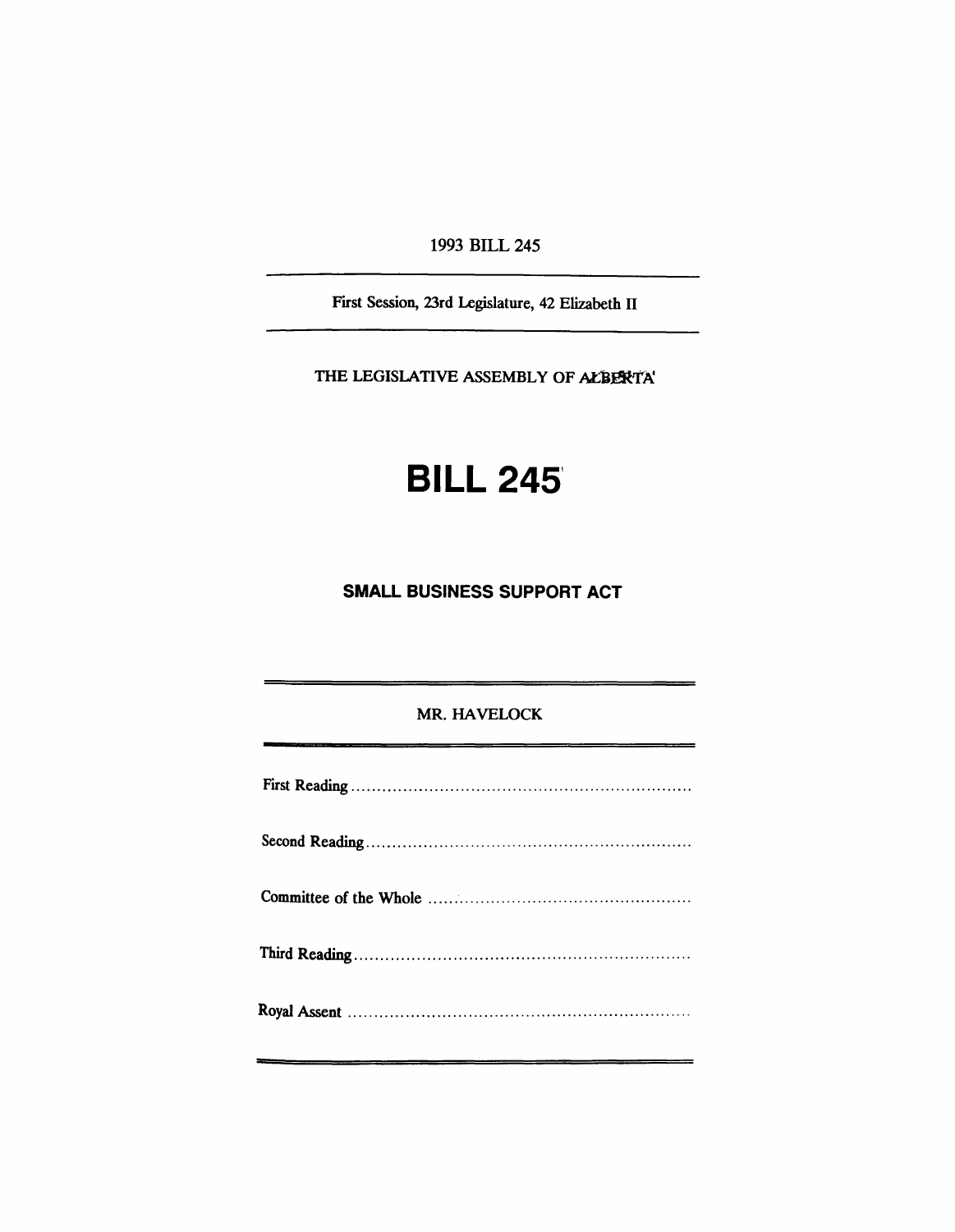*Bill* 245 *Mr. Havelock*

### **BILL 245**

#### 1993

#### **SMALL BUSINESS SUPPORT ACT**

*(Assented to* , 1993)

HER MAJESTY, by and with the advice and consent of the Legislative Assembly of Alberta, enacts as follows:

Definitions 1 In this Act

> (a) "Minister" means the member of the Executive Council responsible for consumer and corporate affairs;

> (b) "serving department" means a department or agency of Government which administers any legislation pertaining to small businesses;

> (c) "small business" means an enterprise, whether or not incorporated, employing fewer than 20 persons and having gross revenues of less than \$1,000,000 a year.

Purpose 2 The purpose of this Act is to fmd ways to reduce or eliminate unnecessary statutory and administrative requirements imposed upon small businesses.

Departmental review 3 The Minister shall, by January 1, 1995, review all serving departments of Government with respect to the following:

> (a) requirements for filing information of any kind by small businesses;